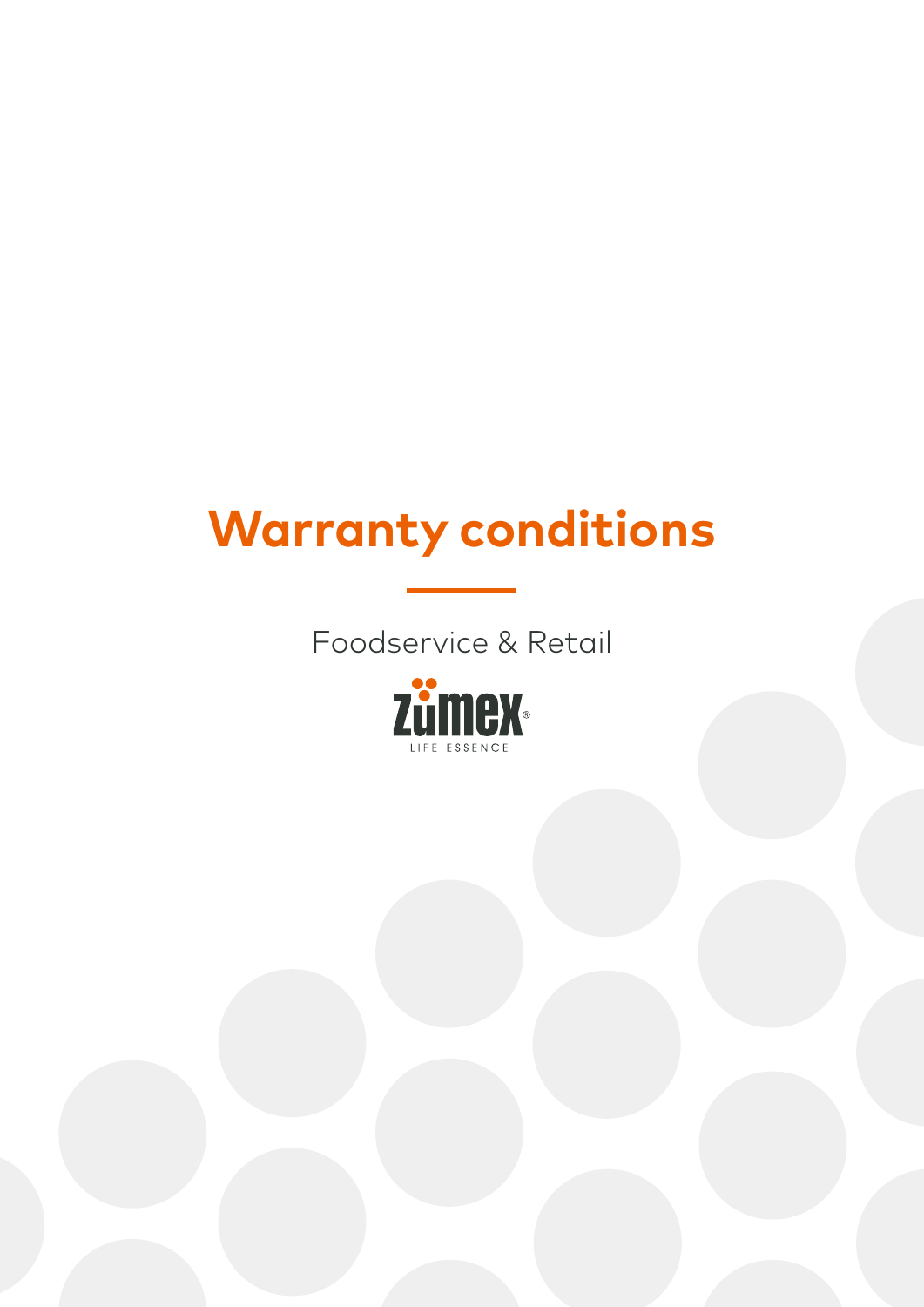

Thank you for purchasing a Zumex product. We hope that our product will provide you with excellent service for a long time. This is why Zumex performs strict checks on all its products and accessories, to ensure the quality and safety of our products, in compliance with the requirements of the highest standards.



\* Our products meet the quality standards in each market.

As the manufacturers of the equipment you have purchased, we are convinced of its excellent quality and hope that you will not need any technical intervention for a long time. However, if you need information, instructions for use, technical support and/or spare parts, both within and outside the warranty period, we are happy to help you at www.zumex.com. Visit our website and ask away.

You will find the warranty conditions below, available to you when purchasing a Zumex product.



Zumex guarantees the excellent quality and performance of the new product you have just purchased for a period of 5 years from its purchase, subject to the registration of the product on our website www.zumex.com within the first 3 months after the purchase date (\*).

The warranty conditions and coverage that Zumex offers you as a manufacturer are irrespective of the rights you have against the official seller / distributor, derived from the sale of your new equipment.

Please read this document carefully and if you have any questions, contact us at service.uk@zumex.com

The product warranty cannot be extended in the event of a transfer / sale to a third party.

(\*) In case of not registering according to the indicated conditions, the warranty period will be 2 years.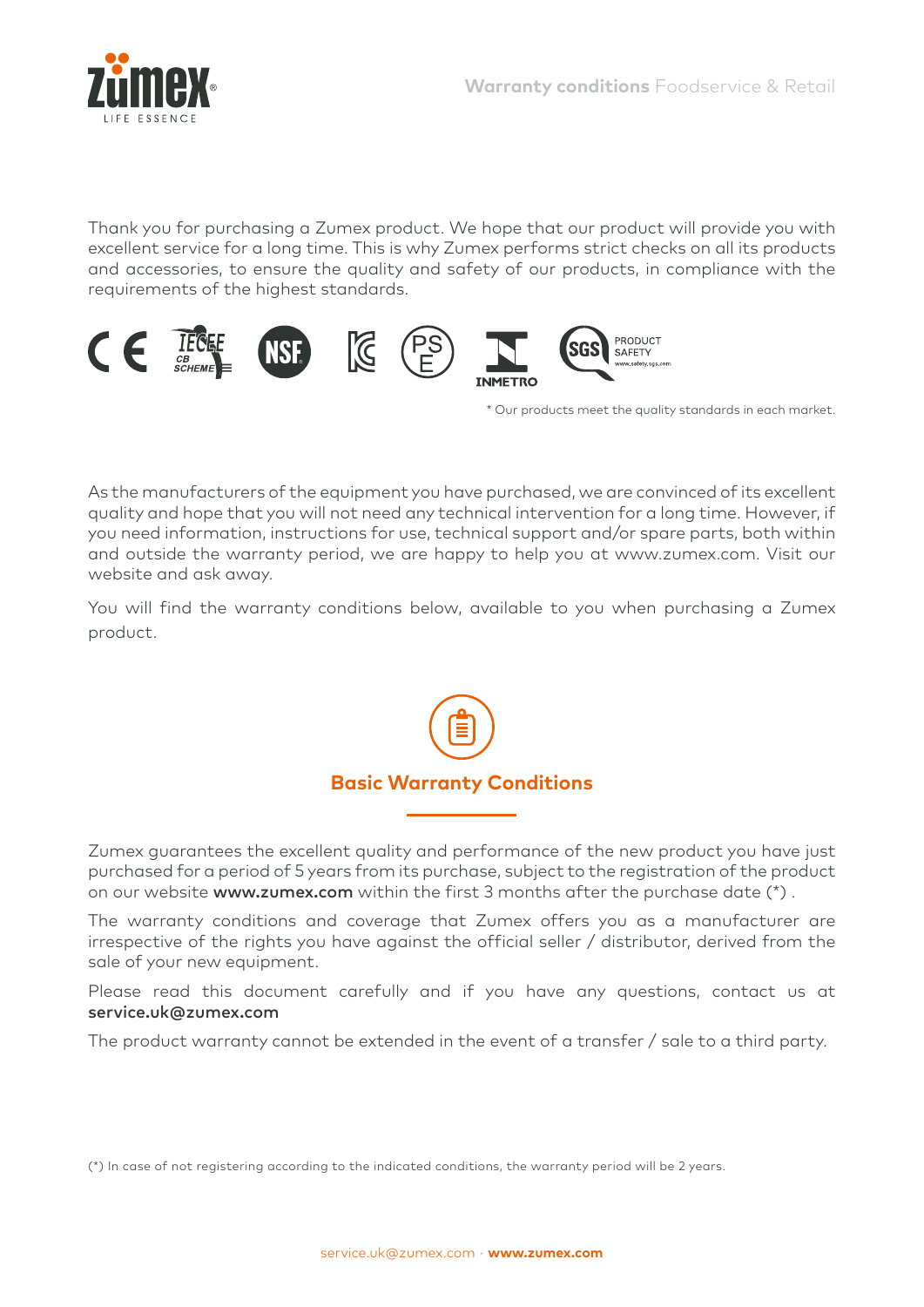



This warranty provides for the right to have any component of the new product purchased by you replaced or repaired, provided that the defect and/or fault is due to a manufacturing flaw that results in failure of its normal operation. If the faulty part belongs to an assembly, only the part shall be replaced, except for those consumable parts and those which can be replaced during periodic maintenance.

In order to make this Zumex warranty effective, you must prove, by means of the corresponding purchase invoice, the date of purchase of the equipment, its model and serial number. For this purpose, and in order to provide you a better service, we recommend that you register your product during the first 3 months of use. Just go to www.zumex.com, and access the Product Registration section and complete the form. It is a simple process that facilitates the management of your warranty, and enables us to offer you a faster and more personalised service to better meet your needs.

Zumex may require, at any time, the shipment of the faulty part for which a replacement was requested so Zumex can assess the defect. Shipment shall be a mandatory requirement for the validity of this warranty.

In the event of a delay in the supply of spare parts for reasons not attributable to Zumex, no compensation and, under no circumstances, no extension of the warranty period can be claimed.

## **Register your product here**





5-year warranty



No cycle limits



Personalised service



Original Zumex spare parts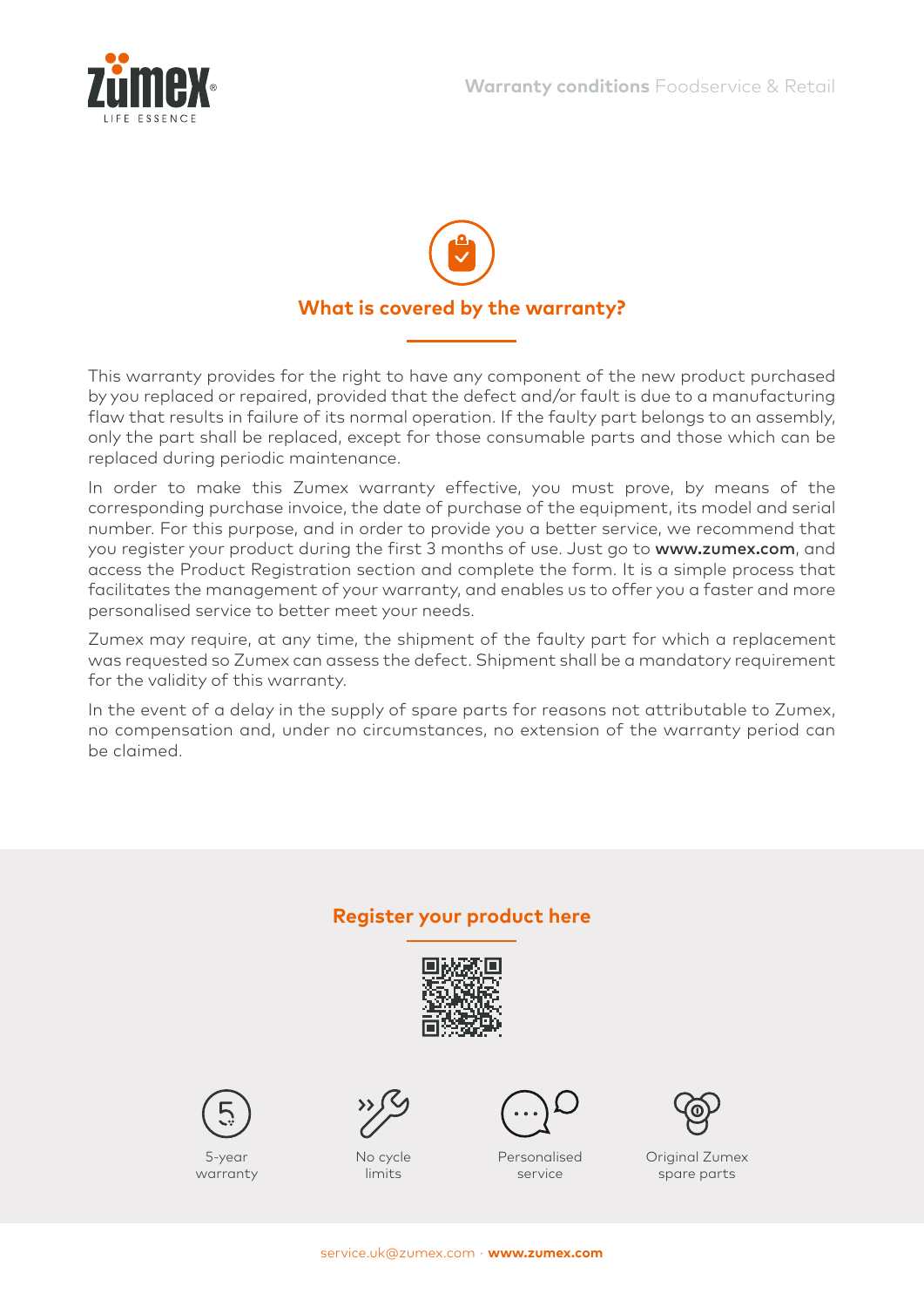



The following are excluded from the coverage of the warranty and, therefore, shall be at the expense of the user:

- Repair hours, transport and travel costs
- Failures resulting from incorrect assembly or installation, due to failure to follow the instructions described in the User Manual, the application of chemical products during cleaning and maintenance processes not recommended in the User Manual and Cleaning Instructions, the use of means not recommended in the Cleaning Instructions, as a result of the accumulation of residues due to lack of cleaning and/or maintenance after not following the instructions described in the User Manual and Cleaning Instructions, breaks and/or malfunction due to the use of fruit sizes other than those recommended in the User Manual for the corresponding juicing kit..
- Consumable parts and/or parts subject to wear during normal use of the machine and those subject to replacement during periodic maintenance.
- Loss of parts.
- Replacement of full assemblies (which come in smaller parts that can be found separately).
- Failures caused by negligence or misuse by the user resulting from experiments or tests during which the Equipment was subject to excessive stress, incorrect installation, modification or maintenance of fasteners, sockets, or power and/or water systems.
- Incorrect assembly, manipulation or repairs, when carried out by personnel other than Zumex's or its authorised technical services, including the incorrect installation of the machine on surfaces that are not suitable for its weight, measurements and operating characteristics.
- Failures caused by unforeseen circumstances, force majeure (atmospheric or geological phenomena), accidents, fire, explosions or fire extinction, theft, robbery or burglary; by the action of electric power as a result of short circuits, outages, atmospheric discharges, voltage peaks, harmonics or other issues.
- Bumps, tipping, falls, scratches, wear and tear, or cosmetic damages including sinking or landslides, flooding or atmospheric phenomena.
- It does not cover products and materials, components or accessories, that have not been manufactured by Zumex, regardless of them being incorporated by Zumex or by you into your machine.
- This warranty does not extend to products and materials, and components or accessories, that have not been manufactured by Zumex, regardless of their being incorporated by Zumex or by you into your machine. Nor shall this warranty extend to those products and materials, and components or accessories, that have not been purchased directly from Zumex. For any failure, malfunction or any damage caused by these components or accessories, you should refer directly to their manufacturer or supplier, and the terms, conditions and warranty periods, if any, of the manufacturer or supplier of these components or accessories (e.g., means of payment, etc.) shall apply.